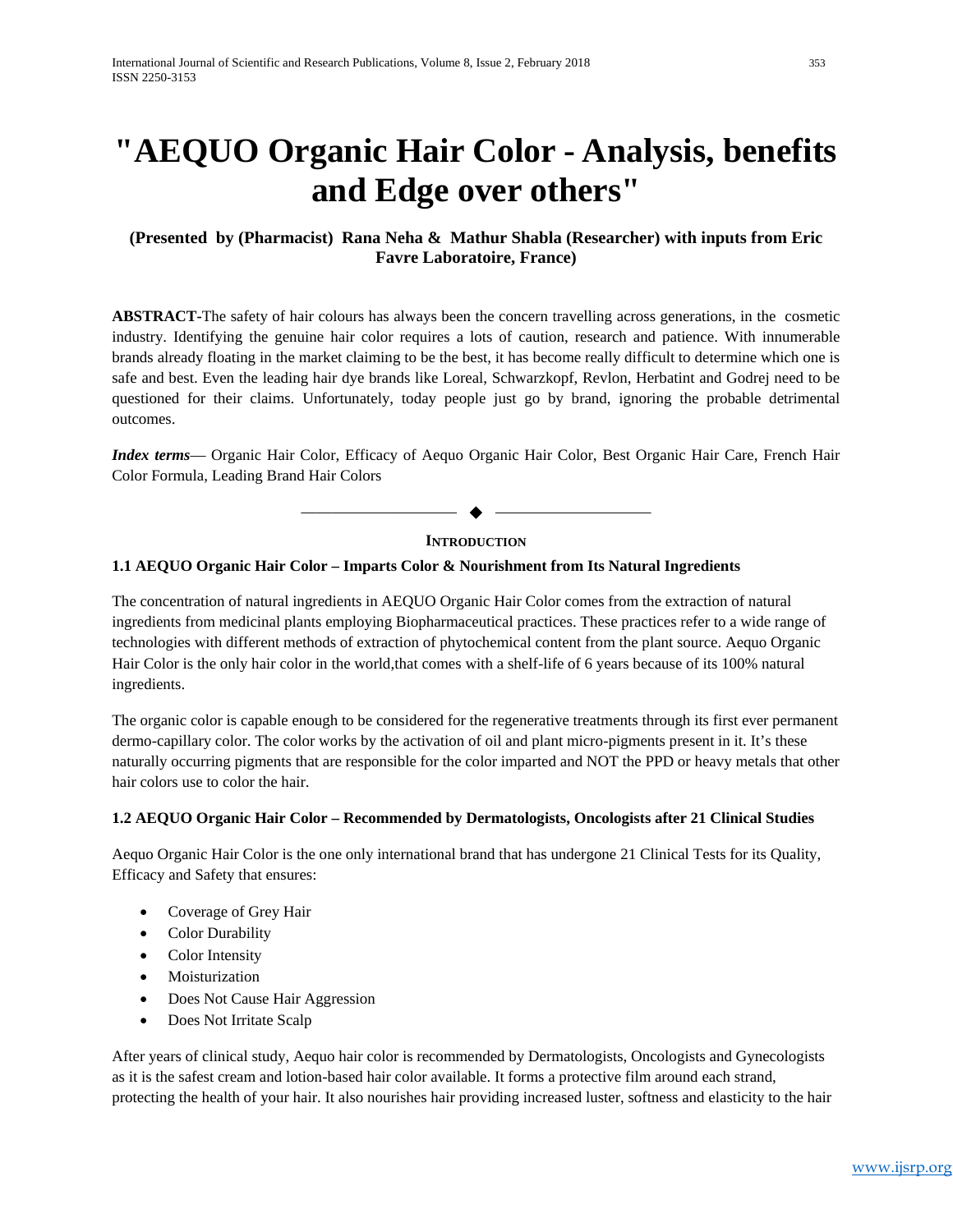strands. It naturally protects hair from UVA & UVB rays. The color guarantees to cover grey and white hair right in the first application. It does not contain peroxide, ammonia, heavy metals, PPD, resorcinol, parabens and silicone.

Apart from just imparting color to the hair, AEQUO hair color also nourishes the scalp to make it compatible for hair re-growth. Therefore, it is safe recommended by Oncologists for cancer patients after chemotherapy. It is also a very effective hair conditioner that adds volume to your hair.

## **1.3 AEQUO Organic Hair Color – The Genuinely Organic Hair Color**

Aequo is genuinely organic! It does not use the term 'organic' the way other popular brands do. 99.5% of it, is composed of natural & organic ingredients like Linseed extracts, Eucalyptus & Rosemary essential oils.

While in other hair colors, the major coloring ingredient is Lawsonia inermis which is further mixed with other chemicals for faster color.

Due to the addition of natural micro-pigments to the formulation in 2017, Aequo organic hair color has now become the only hair color that comes with the shelf-life of 6 years.

## **1.4 AEQUO Organic Hair Color – With No-Misleading Titles**

It does not mislead with its name like the other hair colors do. For example – The Bio Organic Hair Color is not actually Bio or Organic. Here, the scientific term 'Bio' refers to 'Believe in Organic'. The Organic hair color is also circulated as organic brand hair color in Indian ecommerce market places.

## **1.5 AEQUO Organic Hair Color – For Longer Stay, Without Harming the Hair**

The reason for longer stay of the color imparted by the Aequo hair color is the UV Filter present in the color itself that blocks the oxidation of its natural micro-pigments. So the color stays for longer, naturally.

Whereas the hair colors with presentations as advertised by celebrities, penetrate the hair cuticle, to stay on and continue damaging the hair.

## **1.6 AEQUO Organic Hair Color – The Safest Genuine Hair Color**

Aequo hair color is safe enough to even conceal your previous hair color or streaks that you feel bored of, in sometime. For example – If you color your hair blonde for some change and in just a few days you get bored of it, you can anytime bank upon AEQUO hair color that would easily conceal your blonde color and will get you your original look back. Owing to the goodness of natural and organic ingredients that it contains, it is always safe to use it for recoloring your hair.

Whereas, while using other branded hair colors endorsed and promoted by celebrities, you need to be particular about the time gap between applications as they are heavily loaded with chemicals.

## **METHODOLOGY**

## **2.1 AEQUO Organic Hair Color – Color That Not Only Colors, But Nourishes Too!**

AEQUO hair color restores keratin content in damaged hair and cures split ends. Its natural ingredients cure various scalp issues like dandruff, etc.

The color not only colors but nourishes the hair too, with its natural active ingredients like Abyssinia seeds oil, Limnanthe seeds oil, Argan oil, Linseed extracts, Eucalyptus Essential Oil, Rosemary Essential Oils, Wheat protein, Sunflower extract, Water of Lemon fruit and Keratin. The color kit contains: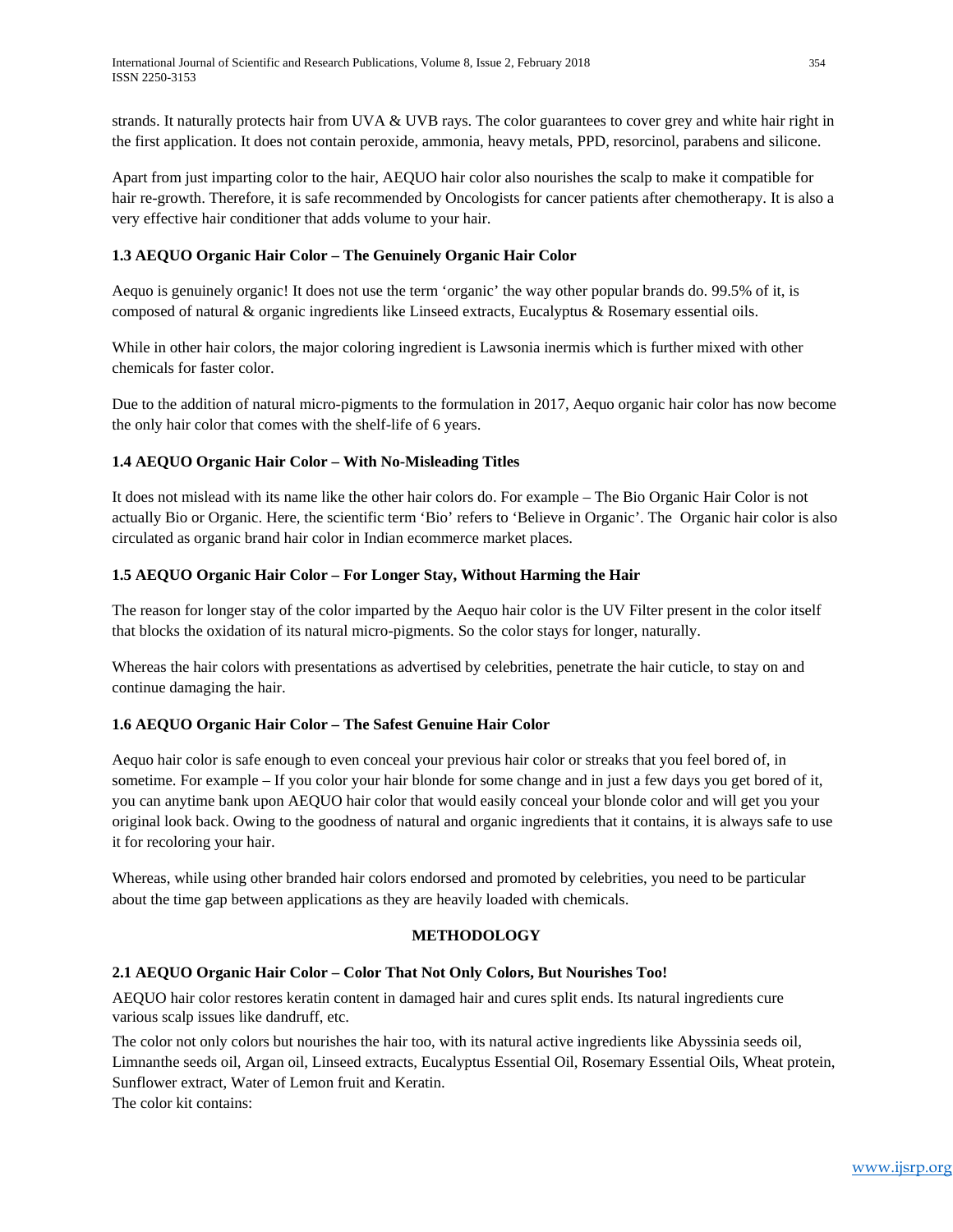International Journal of Scientific and Research Publications, Volume 8, Issue 2, February 2018 355 ISSN 2250-3153

- Aequo Organic Colorant
- Aequo Developer
- Aequo Hair Mask made of 98.9% natural & organic ingredients like Wheat protein, Sunflower extract, Water of lemon fruit, naturally sourced Keratin.
- Aequo Restructuring Serum Spray
- Aequo Color-Fixing Shampoo
- A Pair of Gloves

#### **2.2 AEQUO Organic Hair Color – Contains No Aggressive Ingredients or Allergens**

Most of the so called natural dyes like Bio Organic Hair Color, claim to be containing only natural and organic ingredients like Lawsonia inermis, Bhringraj, Brahmi, Amla, Manjistha and what not! But the fact is that they do not only contain the natural, but also a lot of other "synthetic" chemicals and metal salts (sometimes even lead). And it is absolutely worthless to buy the so called 'natural' that along with natural ingredients, is also made up of harmful ones that may be as nasty as cancer causing agents.

AEQUO organic hair color contains natural ingredients as per its composition.

#### **2.3 Aequo Organic Hair Color – Releases No Harmful Emissions**

Aequo Organic Hair Color is a cream-based hair color that has a coconut oil-based developer that does not contain any aggressive ingredients. Whereas, the other hair color brands that are powder-based, emit a particular 'dye' smell that originates from the reaction of chemicals in them. In case, it is inhaled, may cause serious respiratory issues.

#### **2.4 Aequo Organic Hair Color – A Pharmaceuticals Grade Hair Color**

The concentration of natural ingredients in AEQUO Organic Hair Color comes from the extraction of natural ingredients from medicinal plants employing Biopharmaceutical practices. These practices refer to a wide range of technologies with different methods of extraction of phytochemical content from the plant source, employed in Eric Favre Laboratoire, France. They focus on the pre-extraction, extraction, isolation, synthesis, semi-synthesis methods. For example – The biomolecules and phytochemicals in the plants are preserved prior to extraction. Therefore, Aequo Organic Hair Color is a pharmaceutical grade hair color, recommended by doctors. It is available at more than 7000 pharmacies in 45+ countries, across the world

## **"Hello Beautiful! Are You Worth It" Popular Celebrity Endorsed Hair Color – The Silent Killer**

False claims, especially by big brands like Loreal, are something which cannot be ignored. People tend to trust big names more easily than other random brands, considering them to be the ideal that is available in the market. Unfortunately, even the issues with these hair color products are taken for granted and ignored. The cases of death by hair color have come into light in past few years.

#### **3.1 Ignorant Attitude towards Celebrity Endorsed Popular Brands like Loreal, Revlon, etc.**

Cases of death by hair color due to the chemical reaction of the hair dye have been reported. However, there are several non-fatal cases that stay unreported. Some adverse effects of these chemicals stay hidden and keep damaging as a silent killer. People keep using them just for the heck of being big names.

#### **3.2 Letting The Silent Killer Kill!**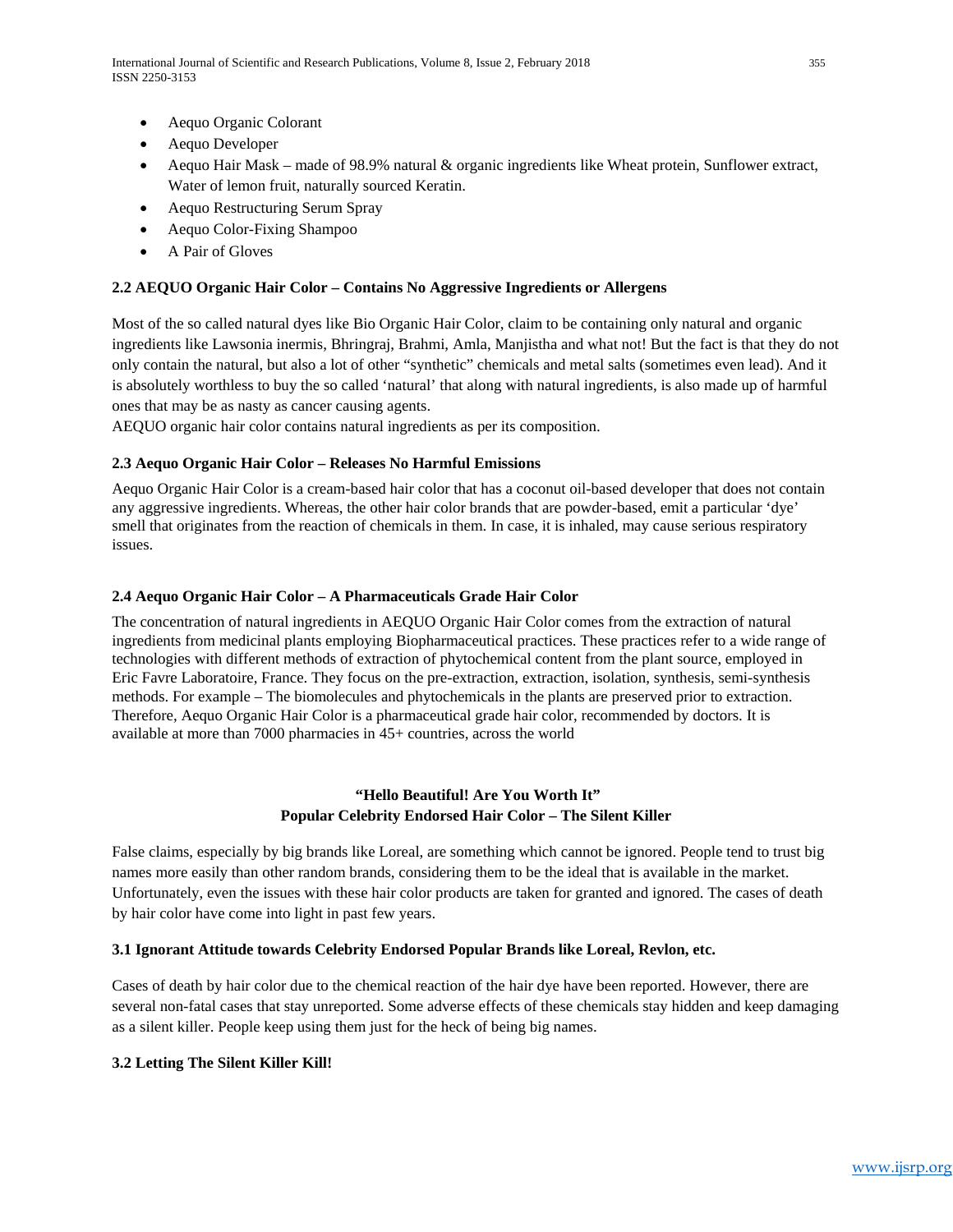As per human psychology, women tend to ignore detrimental consequences of hazardous hair colors. They take antihistaminics to suppress the symptoms, which may be as bothersome as:

- Under-Eye Puffiness
- Tired Eyes
- Crow-Feet Around Eyes
- Forehead Furrows
- Itching Skin
- Flaky Scalp Due to Damage to the Skin

Some symptoms, if ignored may even lead to death. $2$ 

The women encounter and realize the disaster they had been led to, by the prolonged exposure to the nasty silent killing hair color.

## **CONCLUSION**

## **"Are You Worth It?"**

The popular <sup>[1](#page-0-0)</sup>hair color brands like Loreal have proven to be containing potent allergens causing serious complications and even death. And if not death, it has led women suffer serious health complications, scarring them for life. With the cases that manage to come into light, and even the ones that stay unreported, it is time to wake up and get cautious even about the popular brands that have rooted deep in the market.

Aequo hair color is the world's first, natural permanent hair color crème that is free from irritating and potentially harmful chemicals like PPD, Resorcinol and heavy metals. The color nourishes the hair from within and gives it an infinite smooth texture to last long.

## **REFERENCES**

 $\overline{a}$ 

## 1. [www.aequo-paris.com](http://www.aequo-paris.com/)

[2 http://www.dailymail.co.uk/news/article-2960349/Mother-died-henna-tattoo-holiday-Dubai-triggered- massive](http://www.dailymail.co.uk/news/article-2960349/Mother-died-henna-tattoo-holiday-Dubai-triggered-%20%20%20%20%20massive-allergic-reaction-L-Oreal-hair-dye.html)[allergic-reaction-L-Oreal-hair-dye.html](http://www.dailymail.co.uk/news/article-2960349/Mother-died-henna-tattoo-holiday-Dubai-triggered-%20%20%20%20%20massive-allergic-reaction-L-Oreal-hair-dye.html)

—————————— ——————————

<span id="page-3-0"></span>*Eric Favre, the founder of AEQUO brand is a key player in the world of beauty products for over 25 years. Eric Favre Laboratory has continually provided its customers with innovative solutions to benefit from nature. Known for using only the verdurous and natural resources, Favre and his team have mastered the technique of plant extraction. With more than 21 clinical trials they developed Aequo hair color that every woman desires. In 2016, Favre joined hands with Purenaturals Products based in India, to reach out to Indian consumers. Founded by a team of qualified doctors and herbalists, Purenaturals procures the best from the nature for therapeutic and nutritional needs. It is a caring company that produces prophylactic medicine through natural resources in a technology driven environment. These products are licensed, approved and tested by Eric Favre laboratory. They are showcased in offline and online stores - Purenaturals.in, Kartnaturals.com, Flipkart.com, Amazon.com, Amazon.in*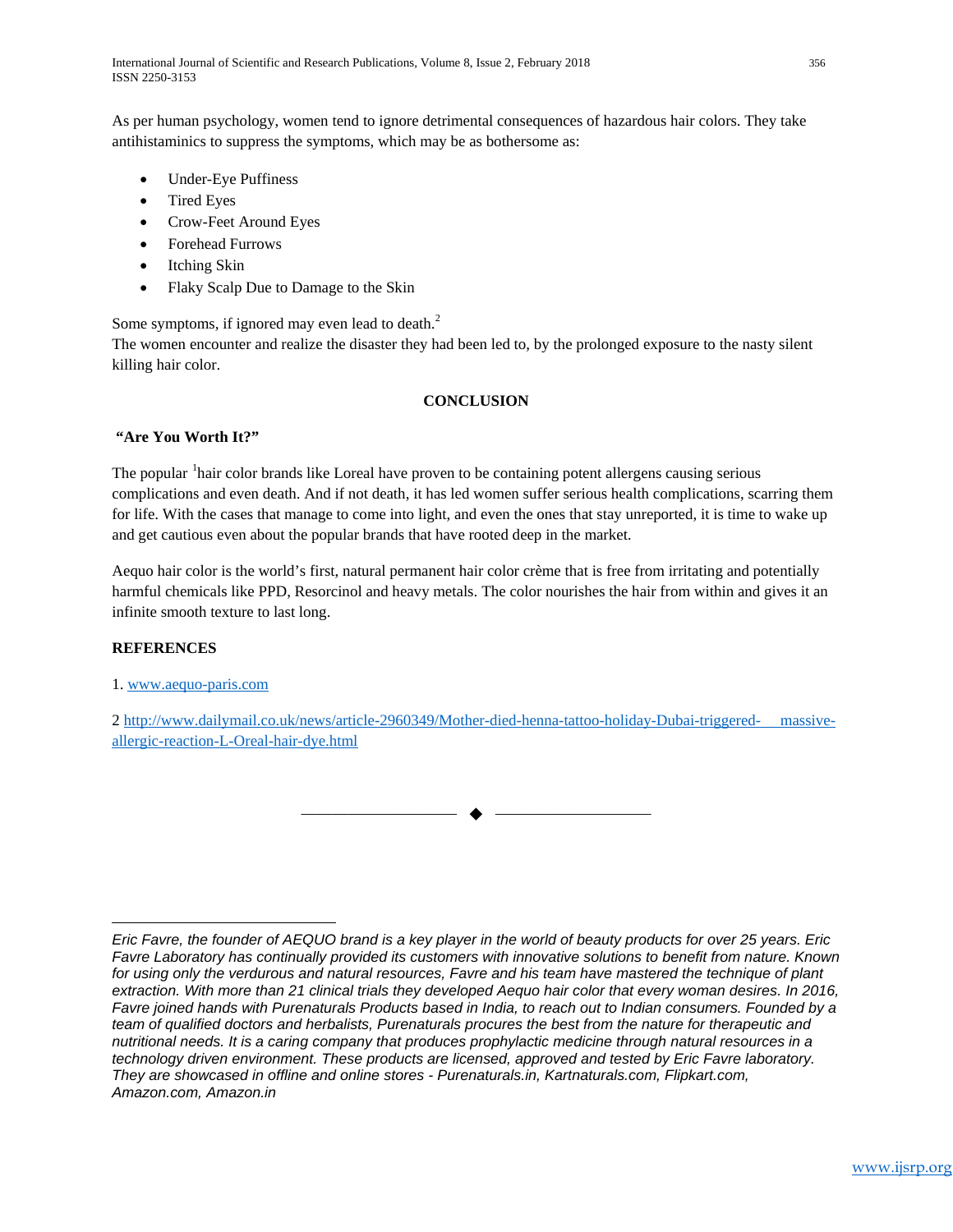|                | TABLE 2 HARMFUL EFFECTS OF INGREDIENTS                                    |                                              |                                                                                                                                                                                                                      |
|----------------|---------------------------------------------------------------------------|----------------------------------------------|----------------------------------------------------------------------------------------------------------------------------------------------------------------------------------------------------------------------|
| S.NO.          | <b>BRAND NAME</b>                                                         | <b>CHEMICAL PRESENT</b>                      | HARMFUL EFFECT(IF ANY)                                                                                                                                                                                               |
| $\mathbf{1}$   | <b>LOREAL</b><br><b>EXCELLENCE</b><br><b>CRÈME</b>                        | PPD(para-phenylenediamine)                   | Be a possible carcinogen after<br>oxidation, linked to increasing the<br>occurrence of various forms of cancer<br>such as: non-Hodgkin's lymphoma,<br>Multiple myeloma, Breast Cancer,<br>Leukemia, Bladder Cancer.  |
|                |                                                                           | <b>RESORCINOL</b>                            | Skin and eye irritant , skin sensitizer                                                                                                                                                                              |
|                |                                                                           | <b>SILICONE</b>                              | It gives the hair the illusion of shine, but<br>it is not the shine we want-it is a fake<br>shine                                                                                                                    |
| $\overline{2}$ | <b>INDUS VALLEY</b><br><b>GEL</b><br><b>COLOURATION</b>                   | TOLUENE 2-5 Diamine sulphate.<br>1-napthanol | local inflammation and t-cell b-cell<br>infilteration and proliferation                                                                                                                                              |
| 3              | <b>HERBATINT</b>                                                          | <b>RESORCINOL</b>                            | Skin and eye irritant , skin sensitizer                                                                                                                                                                              |
|                |                                                                           | <b>CETRIMONIUM CHLORIDE</b>                  | carry a positive charge that attracts them<br>to the slightly negatively charged skin<br>and hair proteins, accounting for their<br>use as antistatics.                                                              |
| $\overline{4}$ | <b>SANOTINT</b>                                                           | <b>RESORCINOL</b>                            | Skin and eye irritant , skin sensitizer                                                                                                                                                                              |
| 5              | <b>COLOR AND</b><br><b>SOIN</b>                                           | <b>COCA AMIDE DEA</b>                        | formation of carcinogenic nitrosamines                                                                                                                                                                               |
| 6              | <b>NATURTINT 1N</b>                                                       | PPD(para-phenylenediamine)                   | Be a possible carcinogen after oxidation,<br>linked to increasing the occurrence of<br>various forms of cancer such as: non-<br>Hodgkin's lymphoma, Multiple myeloma,<br>Breast Cancer, Leukemia, Bladder<br>Cancer. |
| 7              | <b>SURYA BRASIL</b><br><b>HENNA LIGHT</b><br><b>BROWN</b><br><b>CREAM</b> | CETRIMONIUM CH <sup>2</sup> LORIDE           | carry a positive charge that attracts them<br>to the slightly negatively charged skin<br>and hair proteins, accounting for their<br>use as antistatics.                                                              |
| 8              | <b>ELECA</b>                                                              | PARAFFINIUM LIQUIDUM<br>(mineral oil)        | used as emollient which can cause skin<br>irritation and induce itching                                                                                                                                              |

 $\overline{a}$ 

<span id="page-4-0"></span>*Eric Favre, the founder of AEQUO brand is a key player in the world of beauty products for over 25 years. Eric Favre Laboratory has continually provided its customers with innovative solutions to benefit from nature. Known for using only the verdurous and natural resources, Favre and his team have mastered the technique of plant extraction. With more than 21 clinical trials they developed Aequo hair color that every woman desires. In 2016, Favre joined hands with Purenaturals Products based in India, to reach out to Indian consumers. Founded by a team of qualified doctors and herbalists, Purenaturals procures the best from the nature for therapeutic and nutritional needs. It is a caring company that produces prophylactic medicine through natural resources in a technology driven environment. These products are licensed, approved and tested by Eric Favre laboratory. They are showcased in offline and online stores - Purenaturals.in, Kartnaturals.com, Flipkart.com, Amazon.com, Amazon.in*